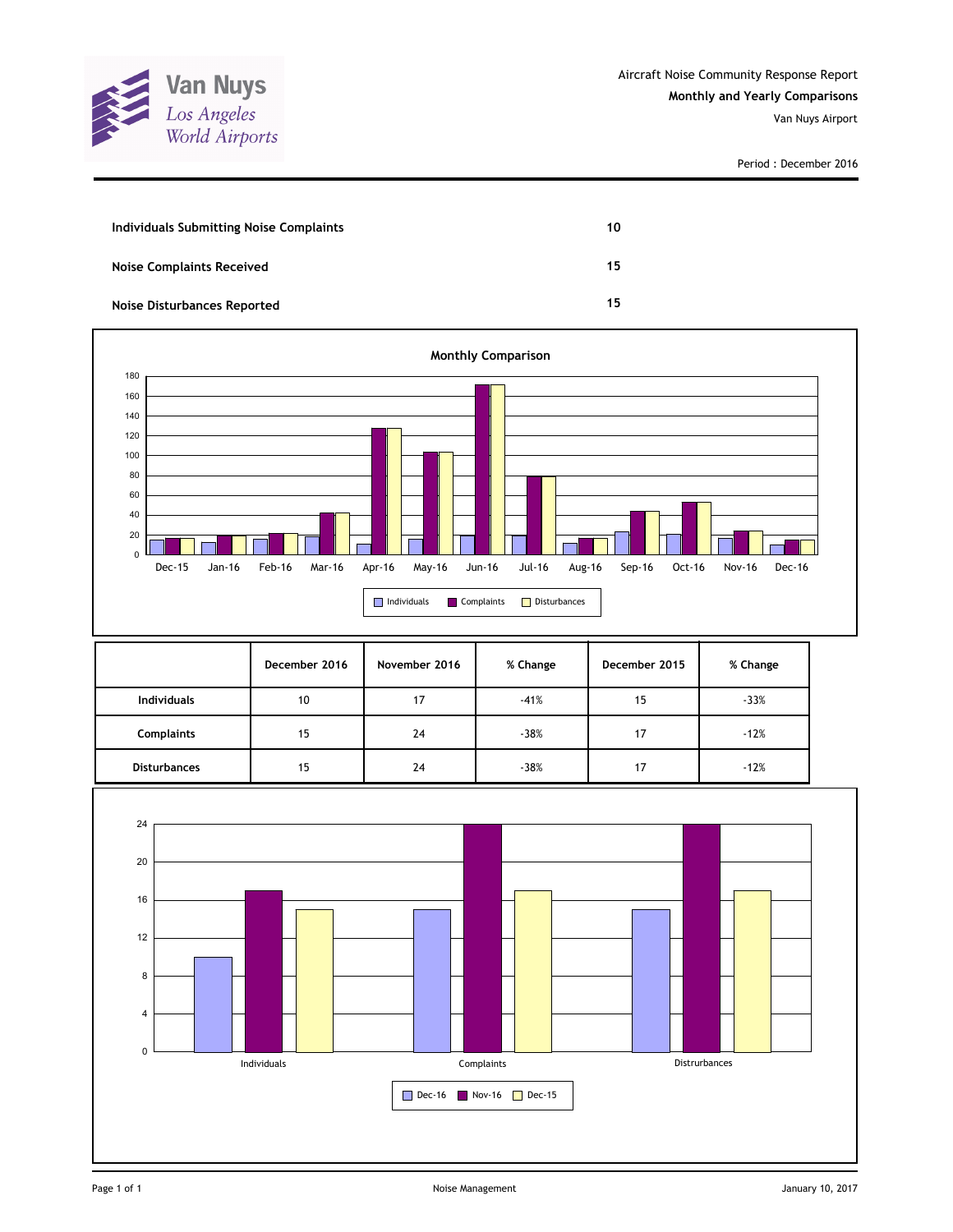

Period : December 2016

|                     | Day<br>$(7:00 \text{ am} - 7:00 \text{ pm})$ | Evening<br>$(7:00 \text{ pm} - 10:00 \text{ pm})$ | Night<br>(10:00 pm - 7:00 am) |
|---------------------|----------------------------------------------|---------------------------------------------------|-------------------------------|
| Complaints          |                                              | 5                                                 |                               |
| <b>Disturbances</b> | q                                            | ર                                                 |                               |



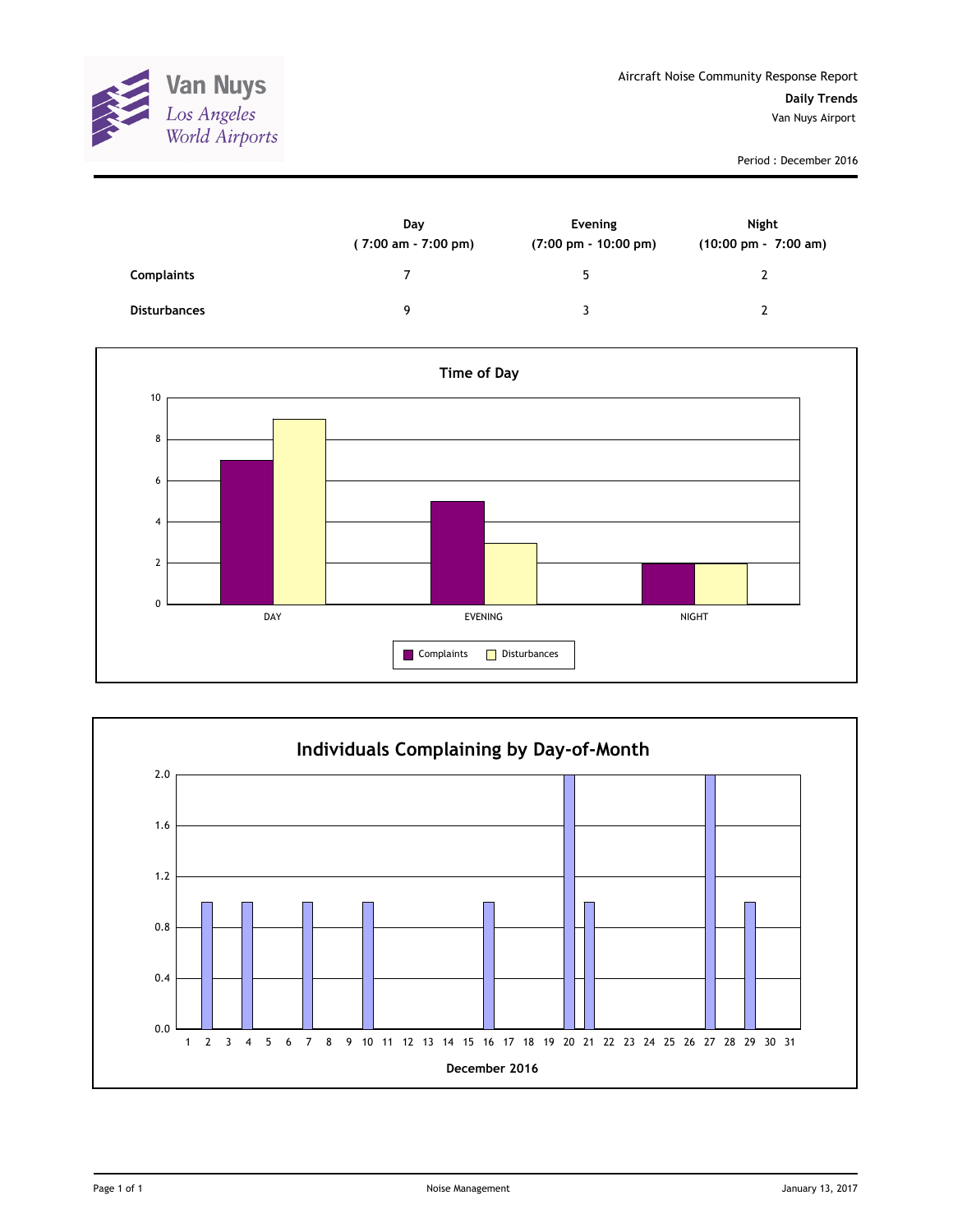Aircraft Noise Community Response Report



Van Nuys Airport



Period : December 2016

| City         | <b>Individuals</b> | <b>Complaints</b> | Percentage of Complaints**                                                                                              |     |
|--------------|--------------------|-------------------|-------------------------------------------------------------------------------------------------------------------------|-----|
| Encino       |                    | 1                 | $7\%$                                                                                                                   |     |
| Los Angeles  | 3                  | 3                 | 21%                                                                                                                     |     |
| Pacoima      |                    | 4                 | 29%                                                                                                                     |     |
| Sherman Oaks |                    | 1                 | $7\%$                                                                                                                   |     |
| Van Nuys     | 3                  | 4                 | 29%                                                                                                                     |     |
| Westminster  |                    | 1                 | $7\%$<br>and the state of the state of the state of the state of the state of the state of the state of the state of th |     |
| <b>TOTAL</b> | 10                 | 14                | 0<br>20<br>30<br>40<br>50<br>10<br>60<br>70<br>80 90                                                                    | 100 |

| <b>Individuals</b> |                                                                                | <b>Complaints</b> | Percentage of Complaints** |   |  |  |  |  |  |  |                      |  |           |
|--------------------|--------------------------------------------------------------------------------|-------------------|----------------------------|---|--|--|--|--|--|--|----------------------|--|-----------|
|                    | Individuals Reporting 2 To 5 Complaints<br>Individuals Reporting One Complaint | 6<br>8            | 43%<br>57%                 |   |  |  |  |  |  |  |                      |  |           |
| <b>TOTAL</b>       | Individuals: 10                                                                | 14                |                            | 0 |  |  |  |  |  |  | 10 20 30 40 50 60 70 |  | 80 90 100 |

\* One individual reporting 6 or more complaints shown by city.

\*\* All percentages are rounded to the nearest whole number.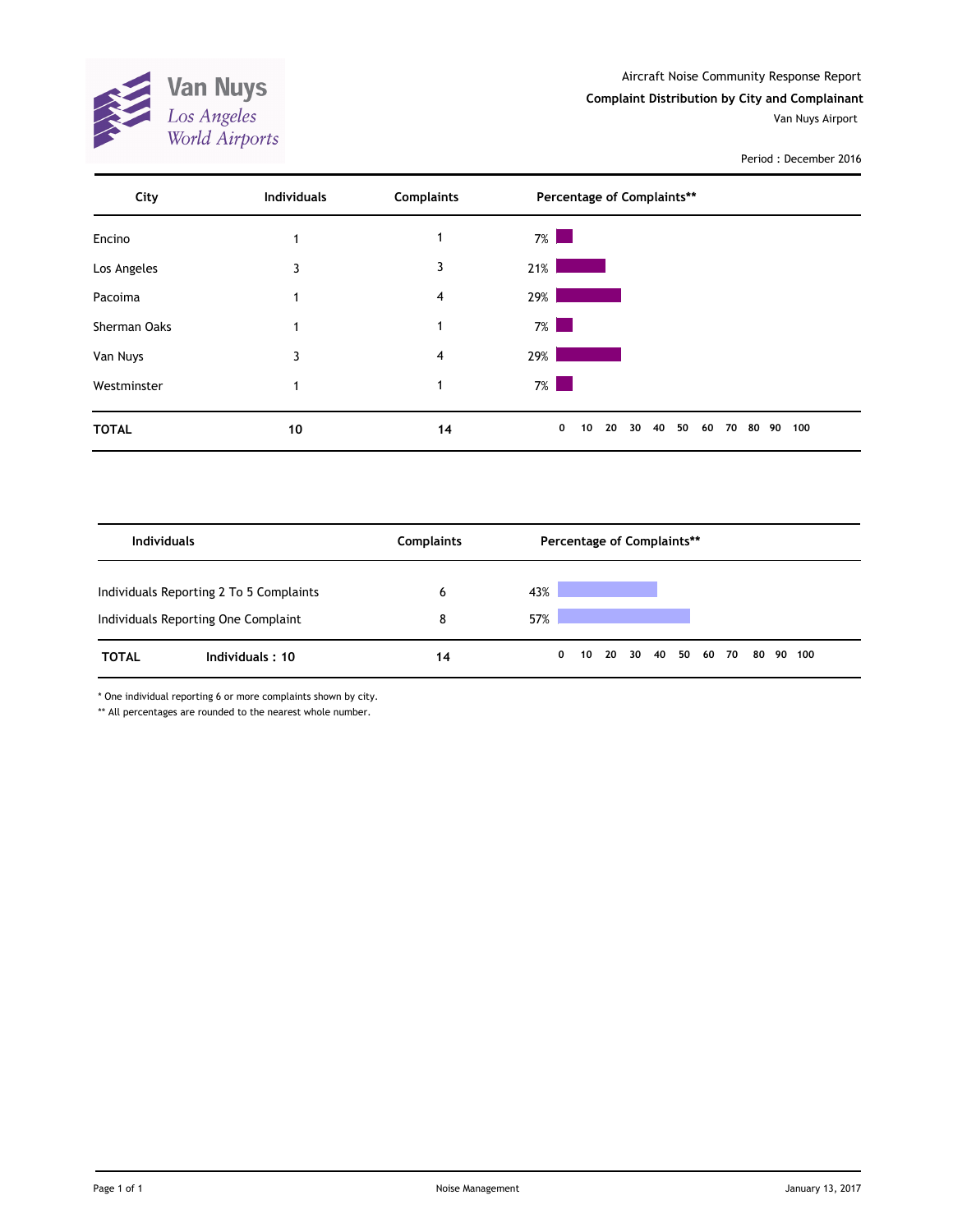

Period : December 2016

| Type of Disturbance*     | <b>Number of Complaints</b> |
|--------------------------|-----------------------------|
| Circling                 | 1                           |
| Flying over home         | 6                           |
| Frequency of flights     | 1                           |
| Late night/early morning | 1                           |
| Low flying               | 3                           |
| Unusually loud           | 2                           |
| TOTAL                    | 14                          |



Note: \* As reported by complainant.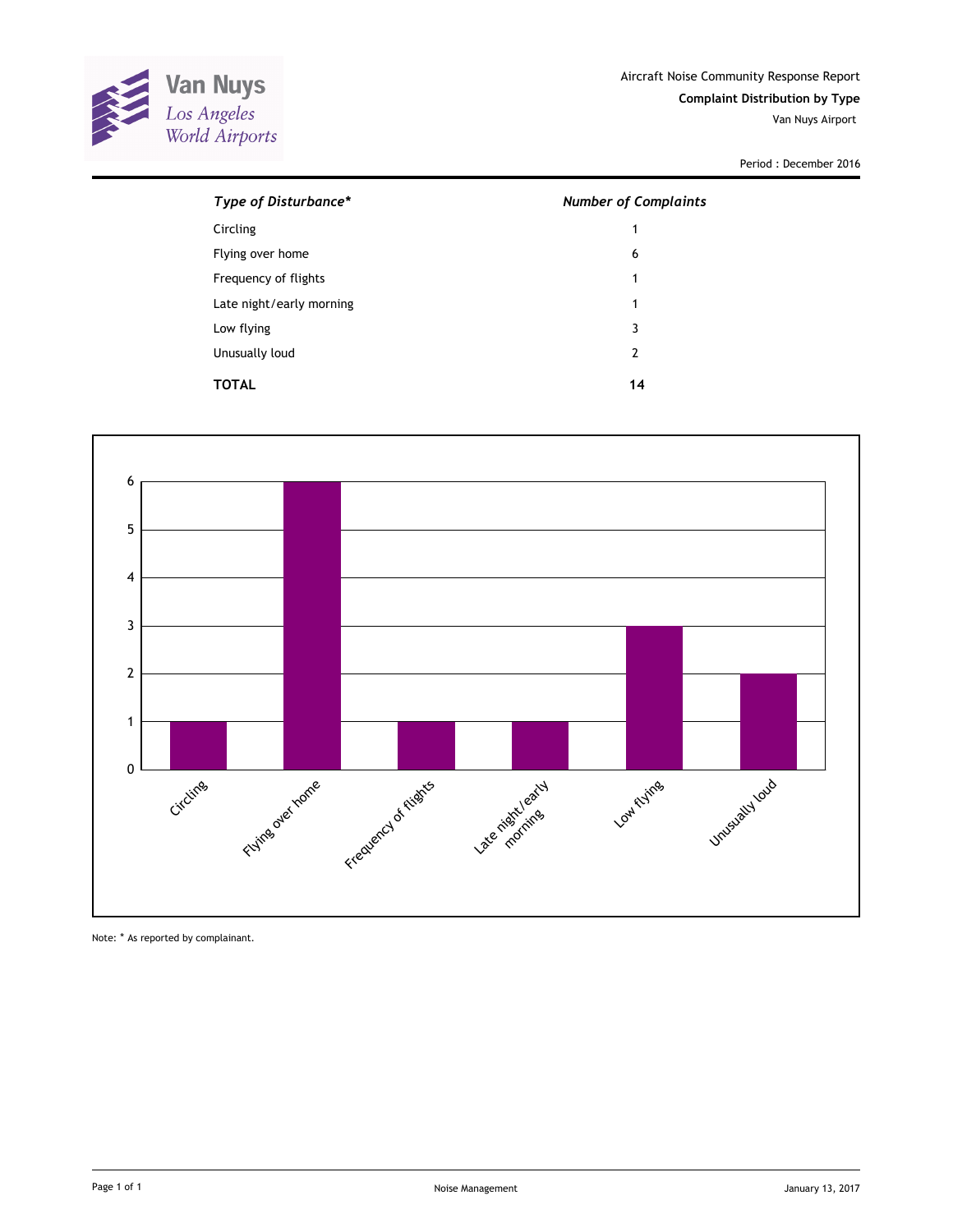

**Noise Complaint Details** Aircraft Noise Community Response Report Van Nuys Airport

|            | Contact   |            | <b>Disturbance</b> |              |                  |                                                                                                                                                                                                                                                                                                                                                                                                                                                                                                                                                                                                                                                                                                                                                                                                                                                                                                                                                                                                                                                                                                                                                                                                                                                                                                                                                                                                                                                                                             |
|------------|-----------|------------|--------------------|--------------|------------------|---------------------------------------------------------------------------------------------------------------------------------------------------------------------------------------------------------------------------------------------------------------------------------------------------------------------------------------------------------------------------------------------------------------------------------------------------------------------------------------------------------------------------------------------------------------------------------------------------------------------------------------------------------------------------------------------------------------------------------------------------------------------------------------------------------------------------------------------------------------------------------------------------------------------------------------------------------------------------------------------------------------------------------------------------------------------------------------------------------------------------------------------------------------------------------------------------------------------------------------------------------------------------------------------------------------------------------------------------------------------------------------------------------------------------------------------------------------------------------------------|
| Date       | Time      | Date       | Time               | City         | Disturbance**    | <b>Findings</b>                                                                                                                                                                                                                                                                                                                                                                                                                                                                                                                                                                                                                                                                                                                                                                                                                                                                                                                                                                                                                                                                                                                                                                                                                                                                                                                                                                                                                                                                             |
| 12/02/2016 | $4:15$ pm | 12/02/2016 | $4:15$ pm          | Westminster  | Flying over home | The general complaint that you are referring to on Friday, December 2, 2016 at 16:15<br>was submitted to the Van Nuys Airport (VNY) noise complaint system and the issue raised<br>is associated with operations at LAX. For future LAX noise issues, please visit<br>http://www.lawa.org/laxanc/ for more information on submitting noise complaints or by<br>calling the LAX Noise Complaint Line at (424) 64-NOISE.                                                                                                                                                                                                                                                                                                                                                                                                                                                                                                                                                                                                                                                                                                                                                                                                                                                                                                                                                                                                                                                                      |
| 12/04/2016 | 8:42 pm   | 12/04/2016 | 8:42 pm            | Sherman Oaks | Flying over home | Flight patterns and altitudes for aircraft flying under Instrument Flight Rules (IFR) are<br>standardized and determined by Federal Aviation Administration (FAA) procedures and<br>electronic navigational aid equipment. These air routes are established to ensure flights,<br>from various directions, receive adequate separation while approaching and departing<br>Los Angeles area airports. Whenever southerly winds occur, which is approximately 85%<br>of the time, all aircraft arrivals and departures are directed to head south into the wind<br>due to aircraft safety requirements, and to maximize aircraft performance during<br>takeoffs and landings. During these conditions, the FAA Controllers conduct Southerly<br>Operations at VNY. Please note that your residence is located in close proximity to the<br>standard departure route for runway 16R and is subject to numerous departing aircraft.<br>Aircraft do not fly over a line on the ground. Aircraft executing the same procedures will<br>have a natural spread where they fly over the ground. Lastly, airports do not have<br>jurisdiction on aircraft in flight. The FAA has ultimate authority over aircraft flight<br>patterns and regulates virtually all aviation activity. This includes takeoffs, landings,<br>altitudes and direction of flight with the major emphasis on safety. Please contact the<br>FAA at FAA Western-Pacific Region, P.O. Box 92007, Los Angeles, CA 90009 for more |
| 12/16/2016 | 4:07 pm   | 12/10/2016 | $8:55$ am          | Los Angeles  | Flying over home | information regarding this matter.<br>The aircraft noise and incident you reported on Saturday, December 10, 2016 at 08:55<br>was associated with Bombardier Global 6000 jet departure from Van Nuys Airport (VNY)<br>runway 16R under the control and direction of Federal Aviation Administration (FAA) Air<br>Traffic Controllers (ATC). The departure was consistent with normal VNY departure<br>operations but was lower than expected as you observed and reported over your<br>neighborhood. The aircraft was climbing over your neighborhood between approximately                                                                                                                                                                                                                                                                                                                                                                                                                                                                                                                                                                                                                                                                                                                                                                                                                                                                                                                 |

Note : Investigation currently limited to one report of disturbance per complaint, and a maximum of five complaints per individual per month.

\* Complaints exceeding monthly limit and/or anonymous complaints are not investigated and are not shown.

\*\* Disturbance is as reported by complainant.